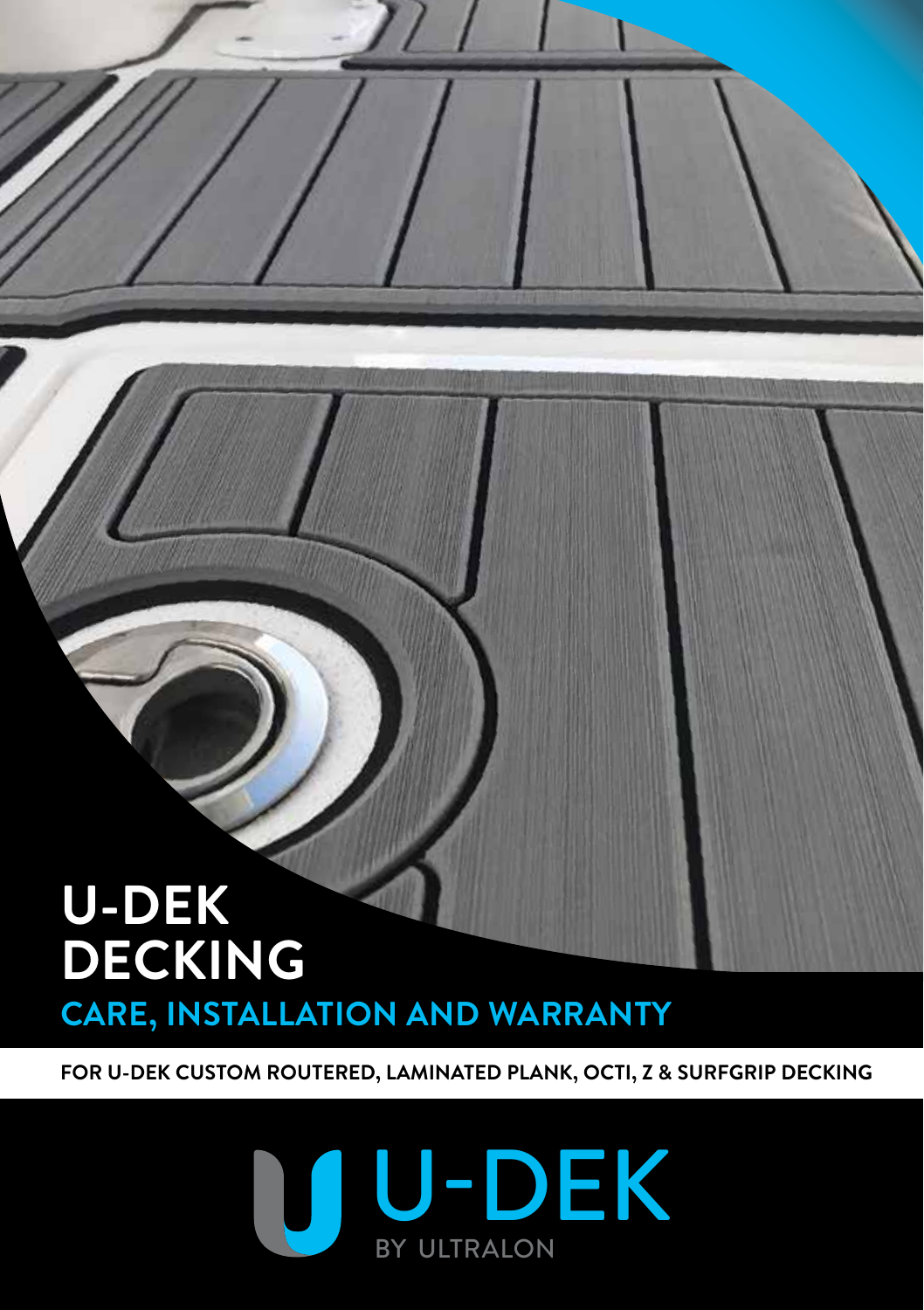

## **STORING ULTRALON DECKING**

Unpack your Ultralon decking upon receiving. Decking may be rolled or folded inside the package for delivery. This is okay for short-term transportation. However, if left like this during long-term storage, permanent curling or creases can develop. To remove any curling, lay decking flat and place weighted objects onto the curled part of the decking.

### **STORE FLAT IN A DARK/DRY/COOL AREA**

The acrylic paper backing on the decking, which protects the Pressure Sensitive Adhesive (PSA), can be affected by humidity over time. Storing in a dry, cool area, can preserved the PSA for later installation.

Storing in a dark area (ie. no sunlight) will protect colours from potential fading and help to ensure all colours will match upon later installation.

Ultralon decking is durable, but for longevity after installation, it is recommended that the boat (or any other surface of application) be covered. (Examples include keeping the boat: in a garage, covered with a canvas boat cover, in a covered boat slip, dock or shed, etc). Reducing longer term exposure to the elements, when not in use, will help extend the life of your decking and reduce colour fade.

### **SITUATIONS TO AVOID:**

- Long-term storage of items on the decking such as inflatable pool toys, tools or water bottles. Keep decking away from reflective surfaces or from under glass. These objects can refract/ reflect light, thereby concentrating the beams to a level which can be destructive to the decking.
- Spills and messes on the decking. Clean immediately to reduce possible staining. Some materials can stain the decking if not promptly removed. Examples include: mustard, ketchup, fish hooks left to rust, fish blood, bird droppings, etc.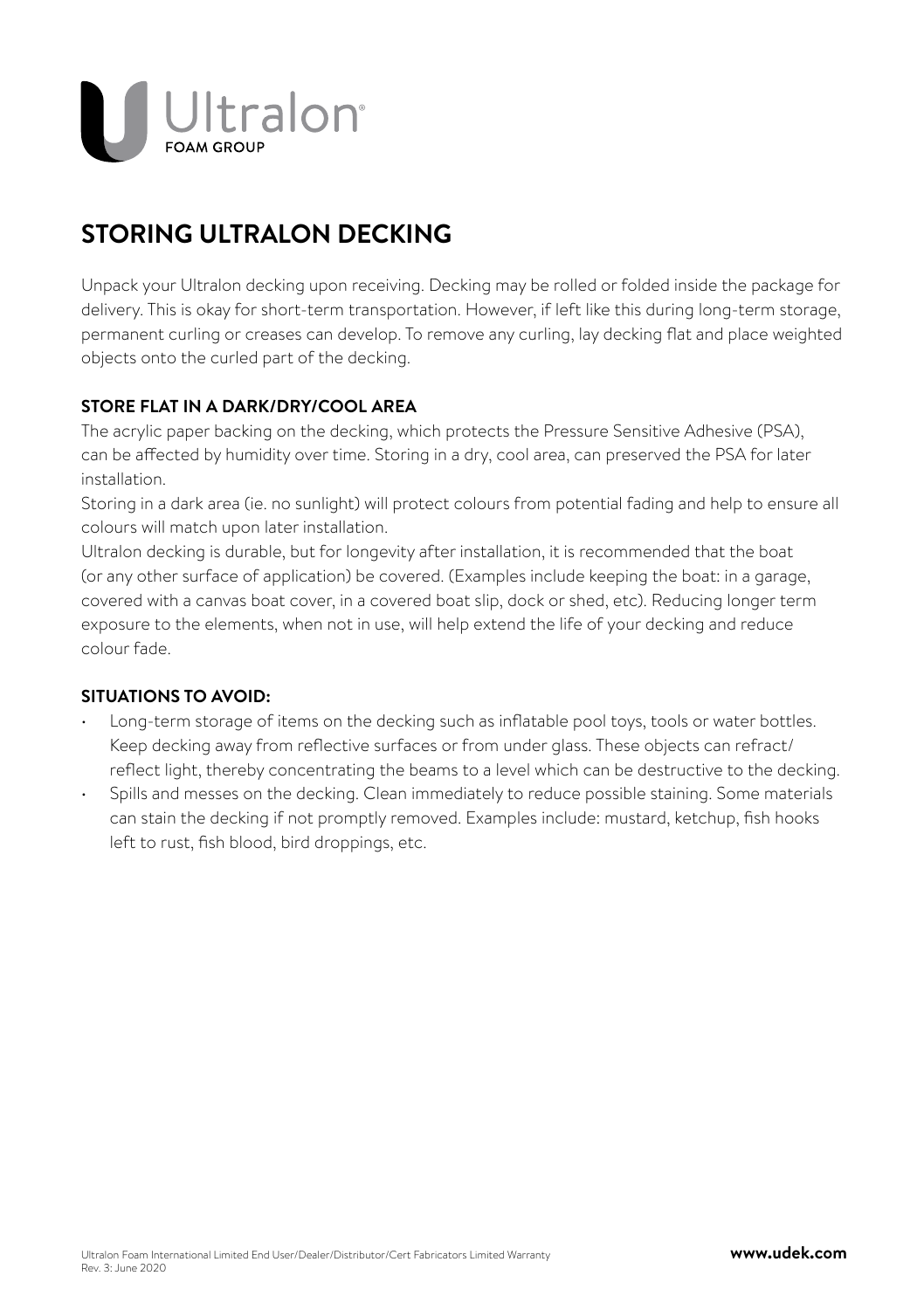

## **ULTRALON DECKING INSTALLATION INSTRUCTIONS**

### **TOOLS REQUIRED:**

- Sharp razor knife
- Isopropylene cleaner (preferred)
- 25mm/1 Inch Masking Tape

### **STORAGE:**

Ultralon Decking should be stored in a cool, dry, indoor location until installed on boat.

### **INSTALLATION LIMITATIONS:**

Do NOT install decking in temperatures below 10°C (50°F) or above 38°C (100°F) Do NOT attempt to remove or adjust placement once decking has adhered.

### **PREPARATION:**

- 1. Thoroughly clean the surface area where decking will be applied using an alcohol based cleaner, such as Isopropylene.
- 2. Make sure all grease, adhesive, mold-release, wax and other substances are removed before installing the product. The area must be completely dry before applying decking.

### **INSTALLATION:**

- 1. Before you peel back the adhesive backing, place the decking on the application surface to check correct fit and spacing and determine the exact location of the decking.
- 2. Turn decking over so that the adhesive backing is face up. With a sharp razor knife carefully cut the adhesive paper backing down the center at the shortest width. Be sure to completely cut through the backing paper WITHOUT cutting the decking.
- 3. Now peel back and fold the four corners of the paper backing.
- 4. Turn the decking back over and position it exactly where you want it installed.
- 5. Using the 25mm/1 inch masking tape, tape one side of the decking in position on the application surface. Taping prevents the decking from moving while installing.
- 6. Then carefully lift up the side that is not taped down and pull up the folded corners to loosen the adhesive backing.
- 7. From the center working towards the outer edges, slowly and carefully peel the rest of the paper backing while applying the decking. Apply even pressure with a roller over the decking to ensure there's a firm bond between the decking and the surface area.

DO NOT PULL OR STRETCH THE DECKING.

- 8. Remove the masking tape from the other side of the decking and repeat step 7.
- 9. The Pressure-Sensitive Adhesive (PSA) must be firmly rolled and pressed down on all surface areas and edges of the decking to ensure there is uniform adhesion.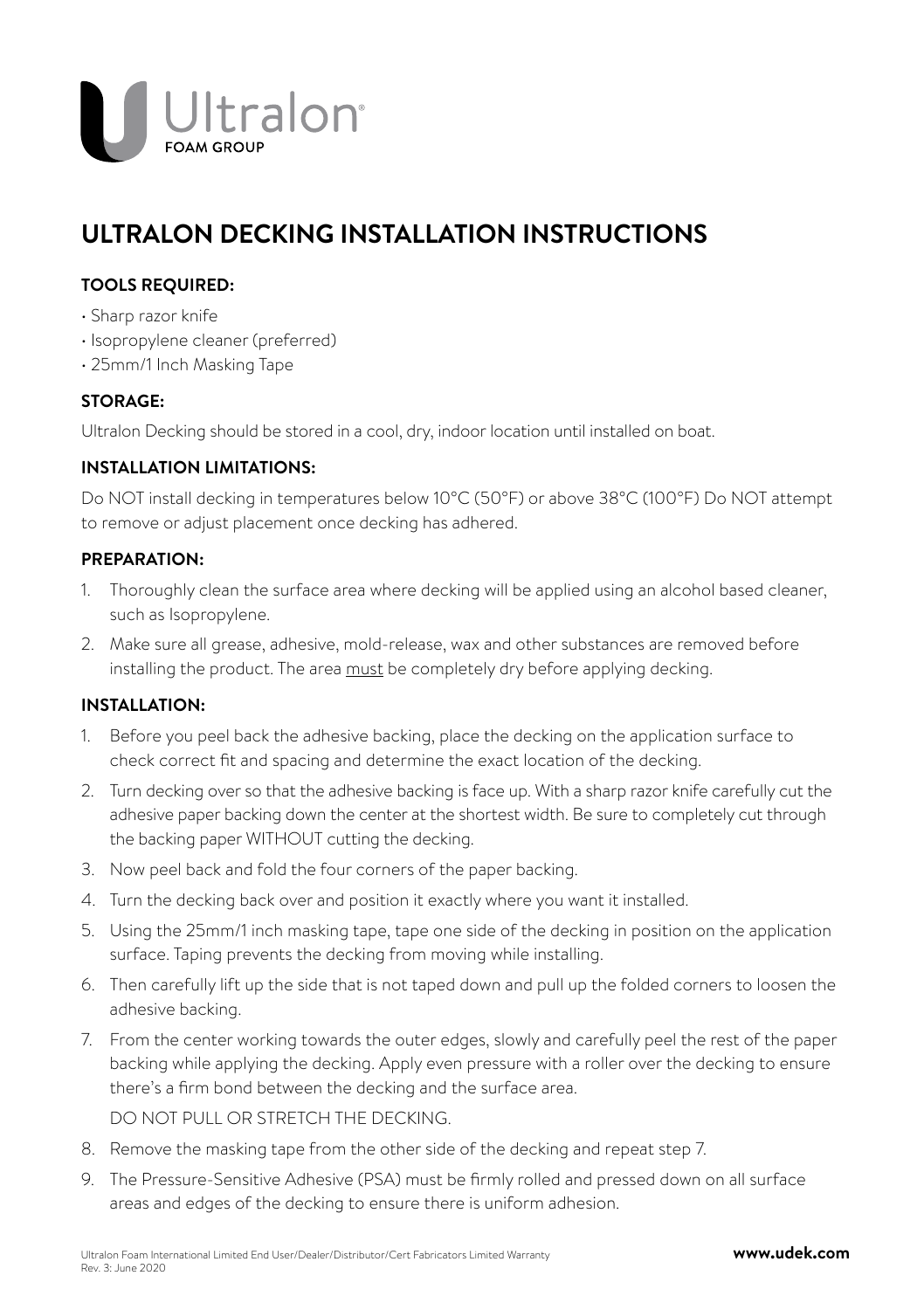

## **HOW TO CLEAN ULTRALON DECKING**

1. To clean dirt, footprints, etc. from your decking, use U-Dek Cleaner and water along with a medium bristled deck brush.

 Spray directly on a cool surface and not in direct sunlight. Lightly move around the cleaner with a soft or hard bristle brush. Let sit for 15-30 seconds. Add a small amount of water to the surface and lightly scrub again before rinsing. Repeat if necessary. Also safe to use on upholstery and carpet.

2. To remove suntan lotion, use the U-Dek Cleaner alone with a medium bristled deck brush.

 Put small amount of the U-Dek Cleaner on oil. Dip medium bristled boat brush in warm water and work around until oil is out. Rinse with water. Repeat if needed.

3. To remove rust stains, use a cap full of Grunt Cleaner.

 Apply on the rust stain and allow to soak for 3-5 minutes. If necessary, use latex/nitrile gloves to massage the cleaner into the brushed or embossed texture of the decking. Rinse with water. Repeat if necessary, the rust stain will eventually be removed.

 With Grunt cleaner, please be careful to avoid getting this solvent on the sides of the decking, it could damage the lamination or PSA.

 Please be careful with all other cleaning products. Wear vinyl or nitrile gloves and eye protection.

### **DO NOT USE:**

- Mineral Spirits
- Grunt Cleaner (not as a general cleaner, okay for Step 4 application only)
- Acetone (if it must be used, avoid the adhesives as best as possible)
- Bleach (if used, dilute 1:1 with water)
- \*\* FOR BEST CLEANING RESULTS, TEND TO ALL STAINS, SPILLS AND LEAKS AS SOON AS POSSIBLE\*\*

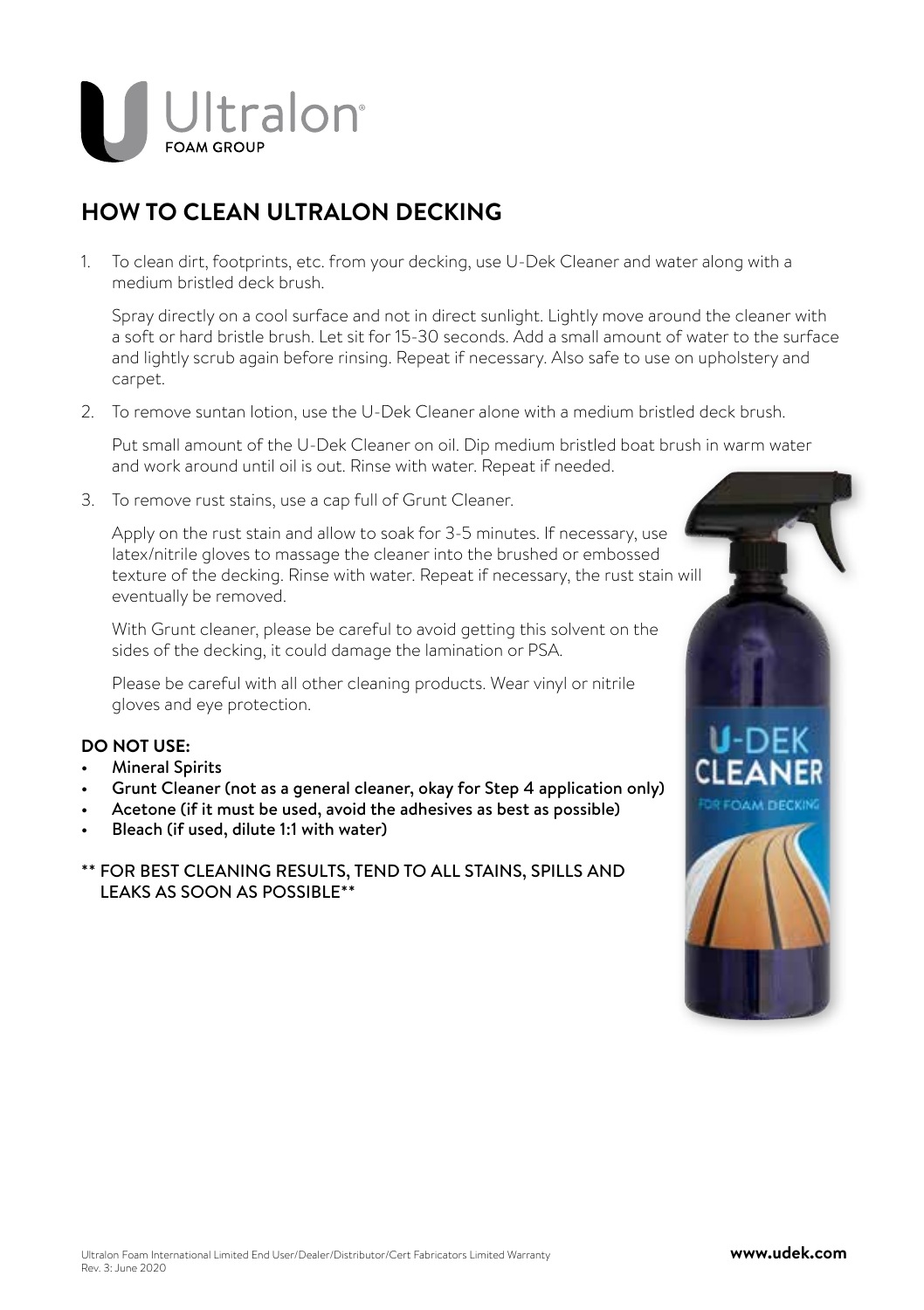

## **PSA REPAIR INSTRUCTIONS**

### **MATERIALS NEEDED:**

Razor blade, squeegee, cutting surface, Ultralon PSA (Pressure Sensitive Adhesive)

- 1. Determine where the adhesion trouble spots are located. These are areas where the PSA has peeled away from the foam or boat surface
- 2. If repairing uninstalled decking, pull back the acrylic backing on the decking. If repairing an already installed decking, lift the pad up to expose the area to be repaired.
- 3. Determine how much PSA you will need.
- 4. Cut the new PSA to fit.
- 5. Apply directly over old PSA and foam.
- 6. Use your roller or squeegee over the backing to smooth out your newly applied PSA.
- 7. With a sharp razor trim away any overhanging PSA.
- 8. Now remove all backing and install the pad being sure to press firmly across the entire pad surface.

## **LIGHT AMPLIFICATION**

The sun can reflect off gel-coat surfaces and damage Ultralon Decking. For certain applications and under certain conditions, decking applied in the cockpit and other areas with vertical surfaces and/or reflecting off hardware/stainless, gloss, etc., can expose Ultralon Decking to temperatures above the operational temperature of 80°C (176°F).

Lighter colours and darker gel-coats reduce the Light Amplification problem. However, it will not be covered under our standard warranty if Light Amplification occurs.

Ultralon decking is durable, but for longevity after installation, it is recommended that the boat (or any other surface of application) be covered. (Examples include keeping the boat: in a garage, covered with a canvas boat cover, in a covered boat slip/shed, etc). Reducing longer term exposure to the elements, when not in use, will help extend the life of your decking and reduce colour fade.

### **SITUATIONS TO AVOID:**

Inflatable pool toys or water bottles stored long-term on decking, or placing decking near reflective surfaces or beneath glass. These objects can refract/reflect light, thereby concentrating the beams to a level which can be destructive to the decking.

### **EXAMPLE OF LIGHT AMPLIFICATION EFFECT OCCURRENCE:**



### **REFLECTION**

At certain angles light reflection can cause damage to the deck tread.

Concave areas of the gel-coat are where the occurrence is most likely.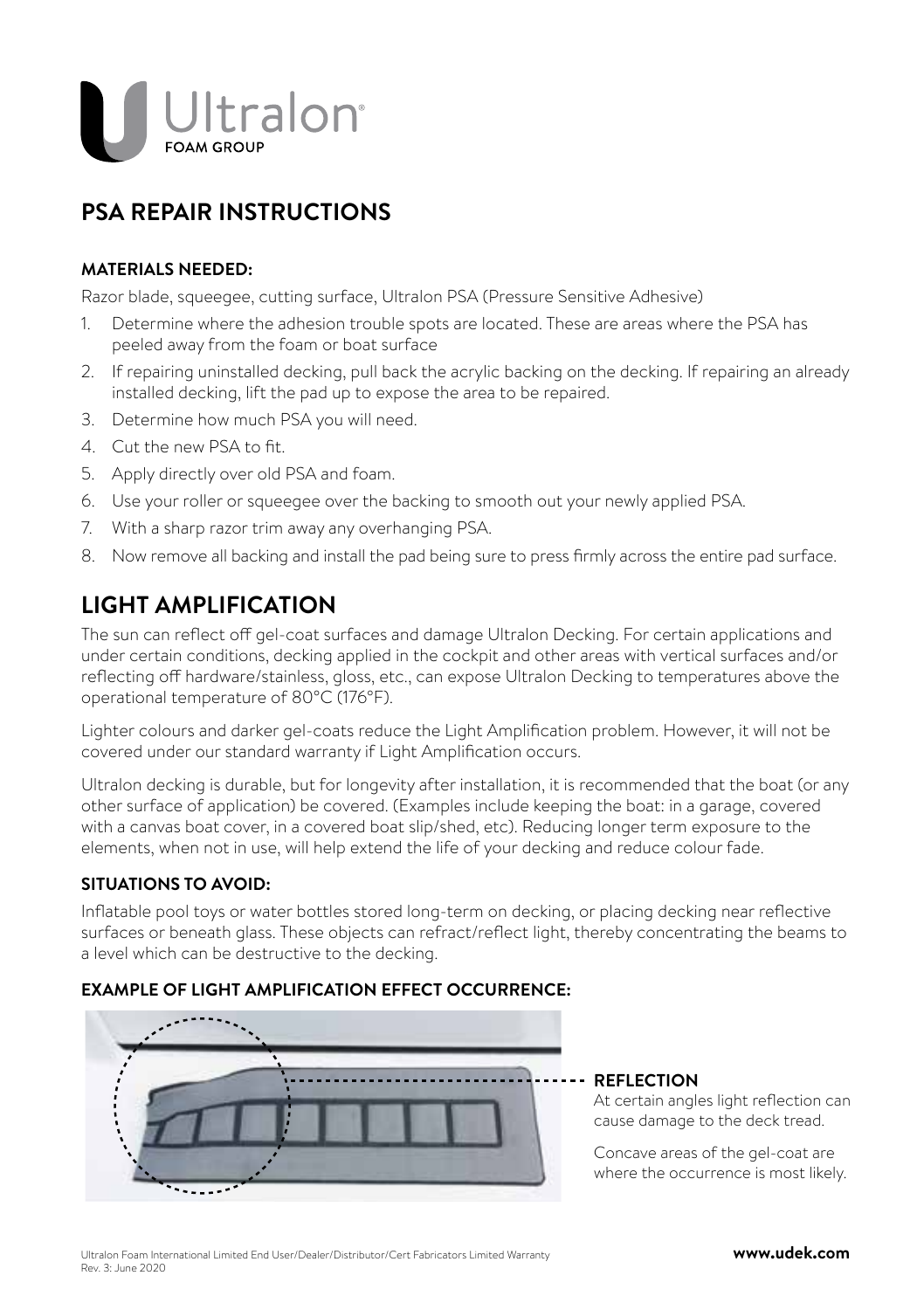

### **ULTRALON FOAM INTERNATIONAL LIMITED**

## **END USER/DEALER/DISTRIBUTOR/CERT FABRICATORS LIMITED WARRANTY**

### **FOR ULTRALON CUSTOM ROUTERED, LAMINATED PLANK, OCTI, Z AND SURFGRIP DECKING**

This Limited Warranty (the "**Warranty**") is made by Ultralon Foam International Limited. ("Ultralon"), a New Zealand company, in connection with the Buyer's purchase of a Ultralon product, as more fully defined in that certain purchase order of even date herewith ("**the Covered Product**"). This Warranty constitutes the entire agreement between Ultralon and the Buyer as to any warranty provided by Ultralon to the Buyer on the Covered Product.

### **I. ACKNOWLEDGEMENTS OF BUYER**

By purchasing a Ultralon product, Buyer accepts this Warranty and acknowledges the following:

- A. That Buyer has read and understands and agrees to the terms and limitations of this Warranty.
- B. That Buyer has been provided with sufficient opportunity to consult with independent legal counsel regarding this Warranty and the limitations hereof, and that Buyer has not relied upon any statements or representations of Ultralon for Buyer's understanding or interpretation of any provision hereof.

### **WHAT THIS LIMITED WARRANTY COVERS**

Ultralon warrants to the Buyer ("**Buyer**", for purposes of this Warranty, means only first purchaser of the Covered Product and does not extend to subsequent purchasers) that the Covered Products are free from defects in workmanship and materials at the time of manufacture and for a period of thirty-six (36) months from the date the Covered Products are shipped from Ultralon for delivery to the Buyer. The limited warranty provided hereunder is subject to the strict precondition provided that the Covered Products are used and maintained in accordance with all Ultralon specifications for preparation, installation and storage.

### **II. WHAT THIS LIMITED WARRANTY DOES NOT COVER**

This limited warranty does not cover the installation of the Product onto any surface, nor does it cover adhesion of the Product to the boat or to any other surface to which the Covered Products are applied. This warranty applies only to material and workmanship of the Covered Product itself. Some fading and/ or discolouration of the Covered Products may occur with time and use in the marine environment; such fading and/or discoloration is not covered by this limited warranty. This limited warranty covers only excessive fading or polymer degradation resulting from defective materials. This warranty specifically EXCLUDES deformation, discoloration or other damage to the Covered Product, and EXCLUDES all other damage or loss, resulting from the Covered Product's being subjected to temperatures in excess of 80˚C/176°F ("**Max Temp**"). Max Temp may occur for example in certain specific installations which result in light amplification at the Covered Product surface due to reflection of sunlight from reflective surfaces or refraction of sunlight through light-transmissive surfaces such as windshields or optically clear structures. Care should be taken to avoid installing the Covered Product in such areas. It is exclusively the Buyer's responsibility to provide assurance that any particular installation will not exceed the Max Temp. Ultralon Foam International Limited shall not be responsible for any damage or loss resulting from any application or use of the Covered Product which exceeds the Max Temp. Installations resulting in the Covered Product's experiencing temperatures in excess of the Max Temp shall void this Warranty in its entirety.

The PSA (pressure sensitive adhesive) cannot be warranted as it is a product that may be effected by outside issues that might present a problem during installation which is beyond our control.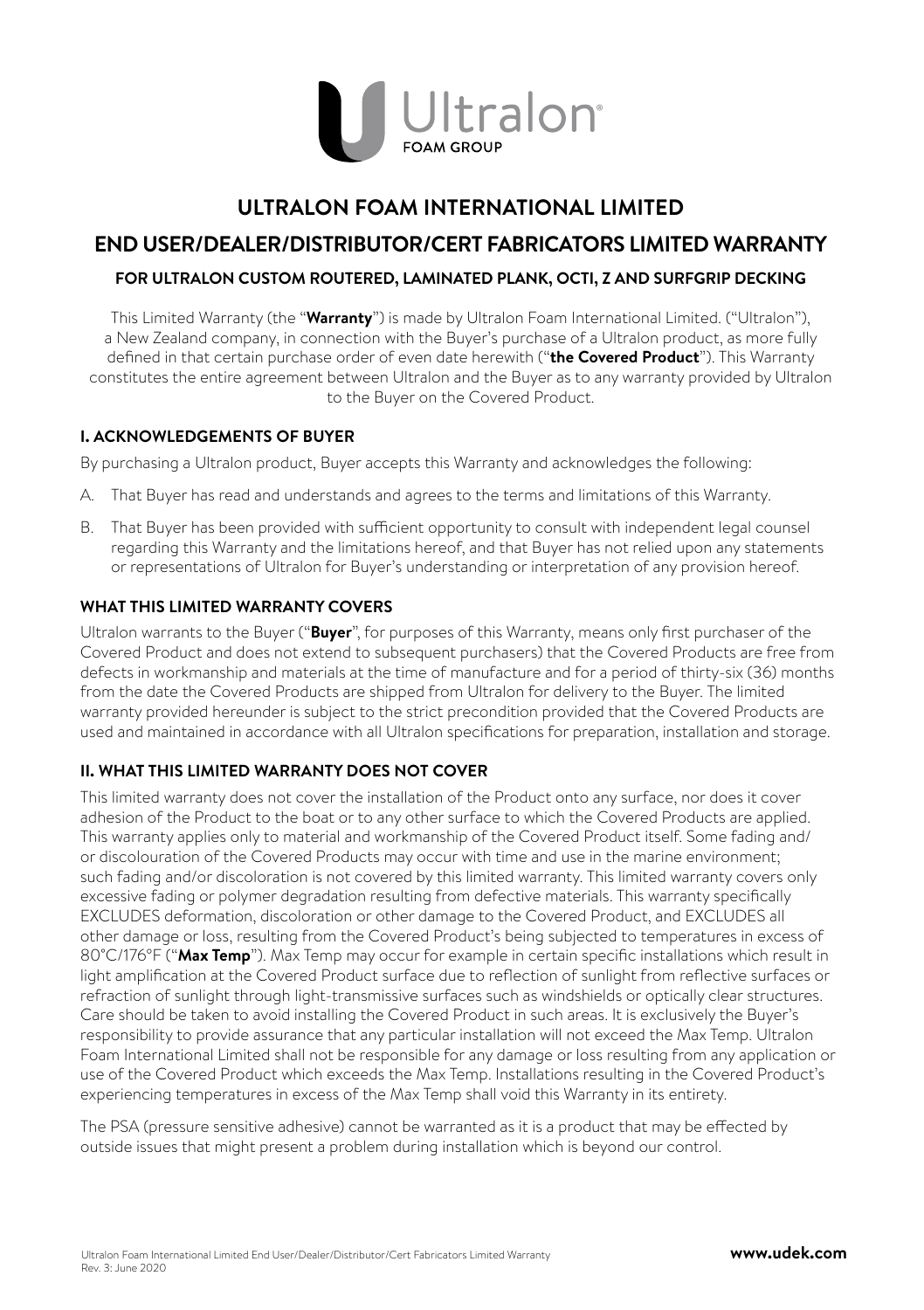### **III. WHAT ULTRALON WILL DO**

Covered Products determined by Ultralon to have material and/or workmanship defects will be covered as follows. Products deemed by Ultralon to be defective within thirty-six (36) months of shipment to Buyer will be replaced or a refund for the defective product will be provided. At Ultralon's sole option, they may choose to cover the shipping charges of the replacement Product for shipping within New Zealand. The Buyer will be responsible for all shipping charges for international shipping. PROCEDURE

The Buyer shall first submit a completed End User/Dealer/Distributor Warranty Replacement Request and supporting photographs depicting the defective condition and/or return the product. If deemed defective by Ultralon an RMA (Returned Merchandise Authorization) will be issued along with a credit or a replacement pad for the defective Product in accordance with the terms stated herein.

### **IV. LIMITATIONS ON ULTRALON LIABILITY AND MISCELLANEOUS PROVISIONS**

- A. Ultralon's total liability under this Warranty shall not exceed the replacement value of the Covered Product.
- B. In no event will Ultralon be liable under any theory of liability or be obligated for consequential or indirect damages of any type or nature.
- C. This Warranty shall not be assigned or transferred by the Buyer without the prior written approval of Ultralon.
- D. This Warranty shall be governed by and construed according to the New Zealand Consumer Guarantees Acts.

### **V. WARRANTY DISCLAIMERS**

- A. THIS WARRANTY SUPERSEDES AND REPLACES ANY PREVIOUS WARRANTY MADE OR OFFERED TO THE BUYER BY Ultralon, INCLUDING BUT NOT LIMITED TO ANY WARRANTY SET FORTH IN ANY OTHER AGREEMENT BETWEEN THE PARTIES HERETO.
- B. ULTRALON SPECIFICALLY DISCLAIMS ALL WARRANTIES OF ANY KIND, EXPRESS OR IMPLIED, NOT SPECIFICALLY SET FORTH IN THIS WARRANTY. OTHER THAN AS SPECIFICALLY SET FORTH IN THIS WARRANTY; (1) THERE ARE NO WARRANTIES ESTABLISHED OR IMPLIED; (2) THERE ARE NO WARRANTIES WHICH EXTEND BEYOND THE DESCRIPTION ON THE FACE HEREOF; (3) NO EXPRESS WARRANTY IS GIVEN; AND (4) NO AFFIRMATION OF FACT OR PROMISE MADE BY ULTRALON, BY WORD OR ACTION, SHALL CONSTITUTE A WARRANTY.
- C. ALL IMPLIED WARRANTIES OF MERCHANTABILITY AND/OR FITNESS OR SUITABILITY FOR A PARTICULAR PURPOSE ARE EXPRESSLY EXCLUDED FROM THIS WARRANTY.
- D. EXCEPT FOR THE PROVISIONS SET FORTH IN THIS WARRANTY, NO AGENT, EMPLOYEE. SUBCONTRACTOR, OR REPRESENTATIVE OF ULTRALON HAS ANY AUTHORITY TO BIND ULTRALON TO ANY OTHER AFFIRMATION, REPRESENTATION, OR WARRANY CONCERNING THE PRODUCT SOLD TO THE BUYER. UNLESS AN AFFIRMATION, REPRESENTATION OR WARRANTY IS SPECIFICALLY INCLUDED IN THIS WARRANTY, IT SHALL NOT BE ENFORCEABLE BY THE BUYER.
- E. ULTRALON MAY, FROM TIME TO TIME, IN THEIR SOLE DISCRETION OFFER TO REPAIR OR REPLACE COVERED PRODUCT IN CERTAIN SPECIFIC SITUATIONS. SUCH OFFERS BY ULTRALON FOAM INTERNATIONAL LTD, IF MADE, ARE NOT TO BE CONSTRUED AS A WAIVER OF ANY EXCLUSION OR OTHER LIMITATION TO THIS WARRANTY STATED HEREIN, NOR ARE THEY TO BE TO BE CONSTRUED AS A COURSE OF DEALING THAT IN ANY WAY MODIFIES THE TERMS OF THIS **WARRANTY**

### **I have read the warranty and agree with all terms. I have been informed of Light Amplification and all related documents.**

Signature: .............................................................................................................. Date: ....................................................................